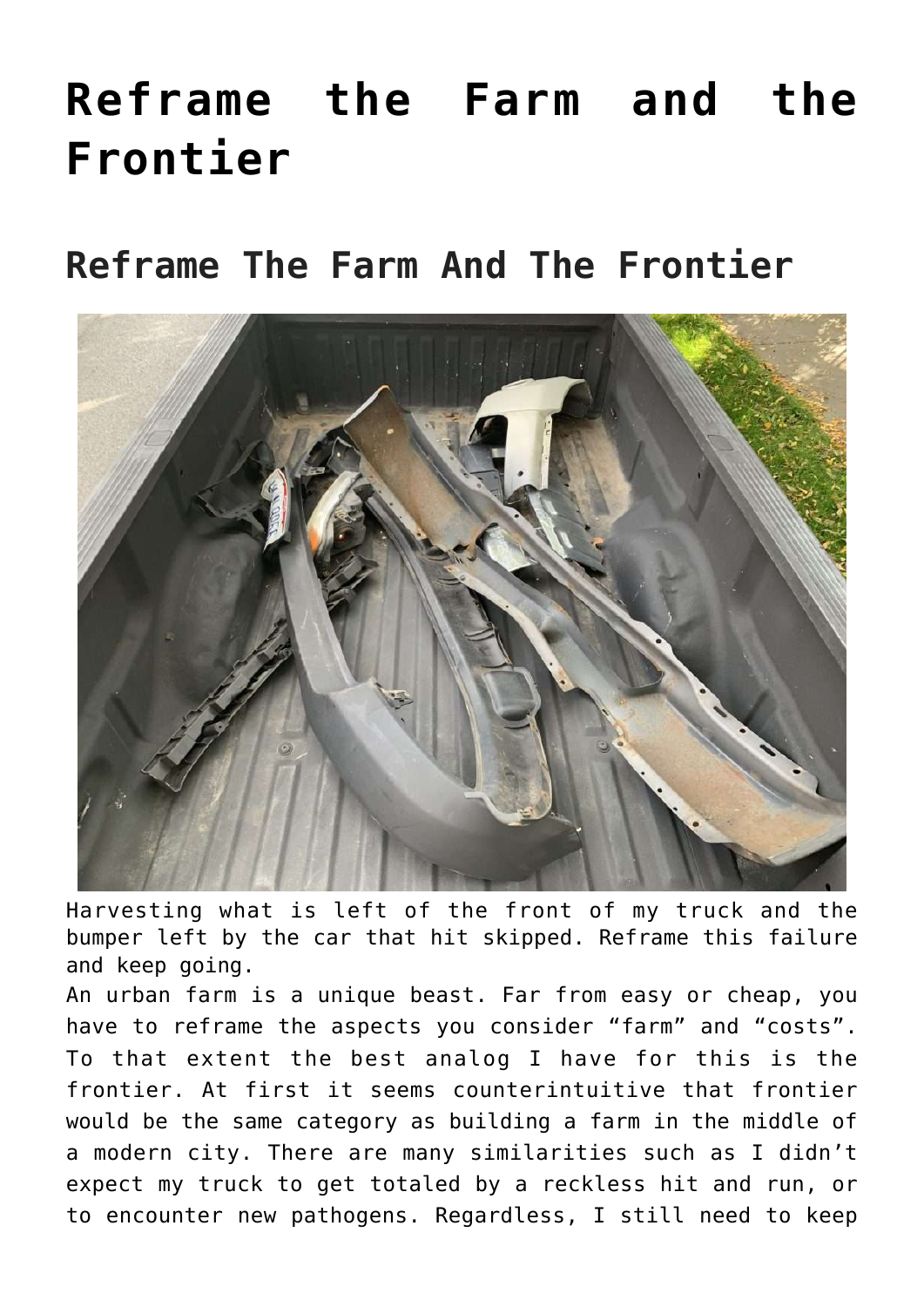on target, even when the frontier around me bites back. This is why it tracks.

#### **Think about everything you know about the "frontier":**



- Isolated space
- No readily available outside resources
- Limited tools and experience
- Unknown threats and challenges
- High risk and dangerous environments
- Must handle failure with grace
- Find alternative routes to success

This is my frontier . That is to say seven years ago I knew nothing about ecosystems biologic interoperability and sustainability. Granted, I was a novice. and admittedly, I had to teach myself what I needed to so as not to kill myself building this out. Along the way I chose to find way to allow myself to learn from myself and learn from others.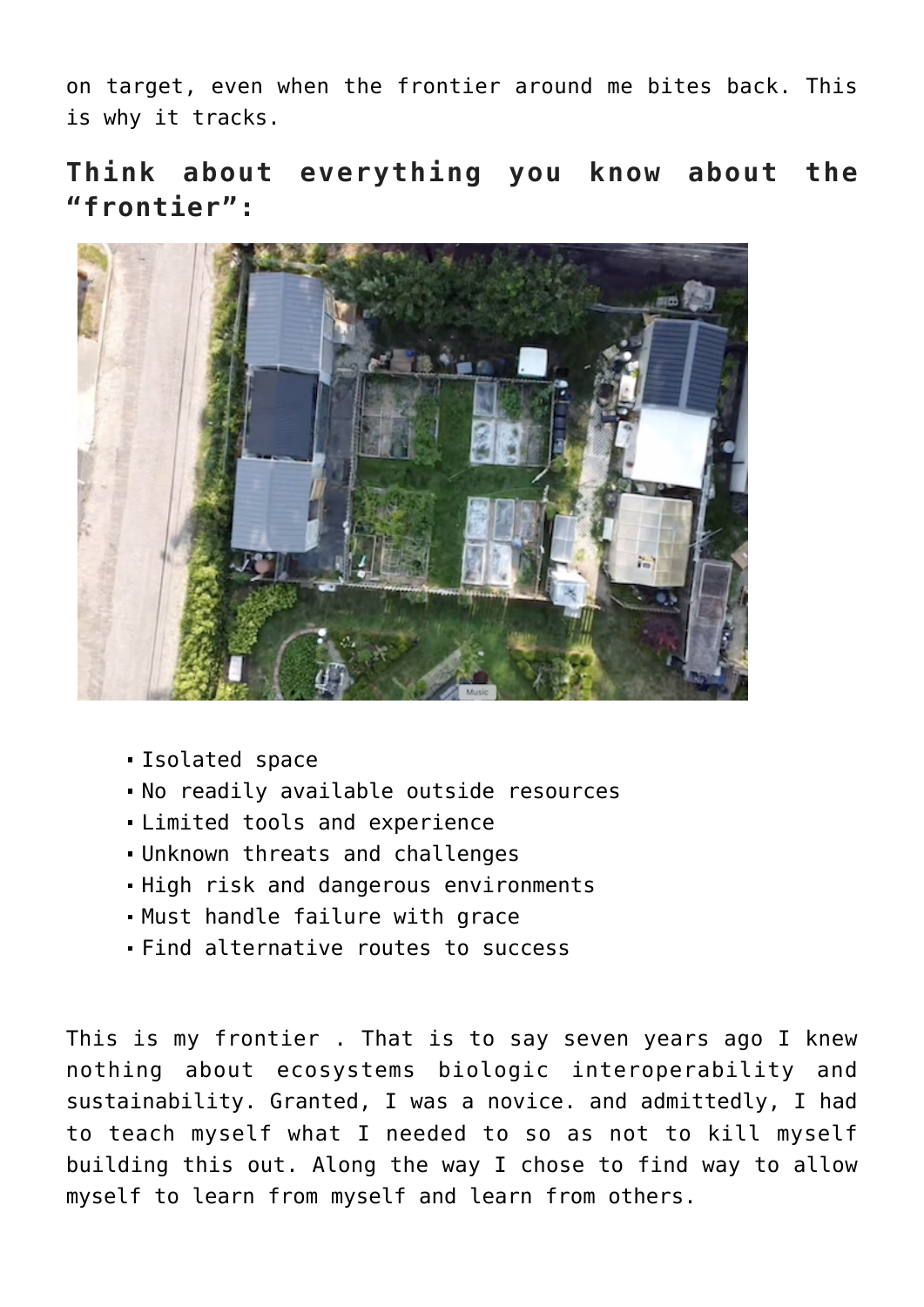*I like to say I have a PhD in YouTube University, but it's more than that. It's also being curious and resilient when things fail – sometimes spectacularly.*

### **Reframe All Of It: Poetry, Poverty, Pride and Perspective**

On the surface it might seem disingenuous to compare my privileges and position – as well as my location – to settlers who struggled to create a life out of nothing. I mean no such insult. For the purposes of this analogy, I crafted a functioning farm wholesale from an abandoned plot of land. This was an act of defiance and hope. [I was hoping for the](http://mezzacello.org/2019/12/29/from-vacant-lot-to-structured-beds/) [best from this field of grass](http://mezzacello.org/2019/12/29/from-vacant-lot-to-structured-beds/) furthermore, I also love the reference to [Walt Whitman's "Leaves of Grass."](https://en.m.wikipedia.org/wiki/Leaves_of_Grass)

### **Modern Convenience**

Yes, I can get into a car or a truck and drive to the suburbs and buy soil, food, feather pillows. But it is a crazy act of faith to make as much of your own as you tiny plot of land will safely (but not always affordably) allow. The first big loss will be your pride. The second will be your comfortable life. The third will be your fear; and that is alright. Fear is the mind killer, after all.

*Making your own as much as is technologically and humanly possible is an active process of destroying fear and embracing hope.*

*Jim Bruner*

That to me is the most badass frontier statement there is. Surrounded by access, comfort, city, and chaos, I choose life, curiosity, systems, and peace. I am my own frontier, [come what](https://www.youtube.com/watch?v=cci5iK7jmXo) [may](https://www.youtube.com/watch?v=cci5iK7jmXo). I will press on with this broken body and this broken truck, and all the broken dreams. Just like those settlers, I must. As a result I demand more and I am willing to create it